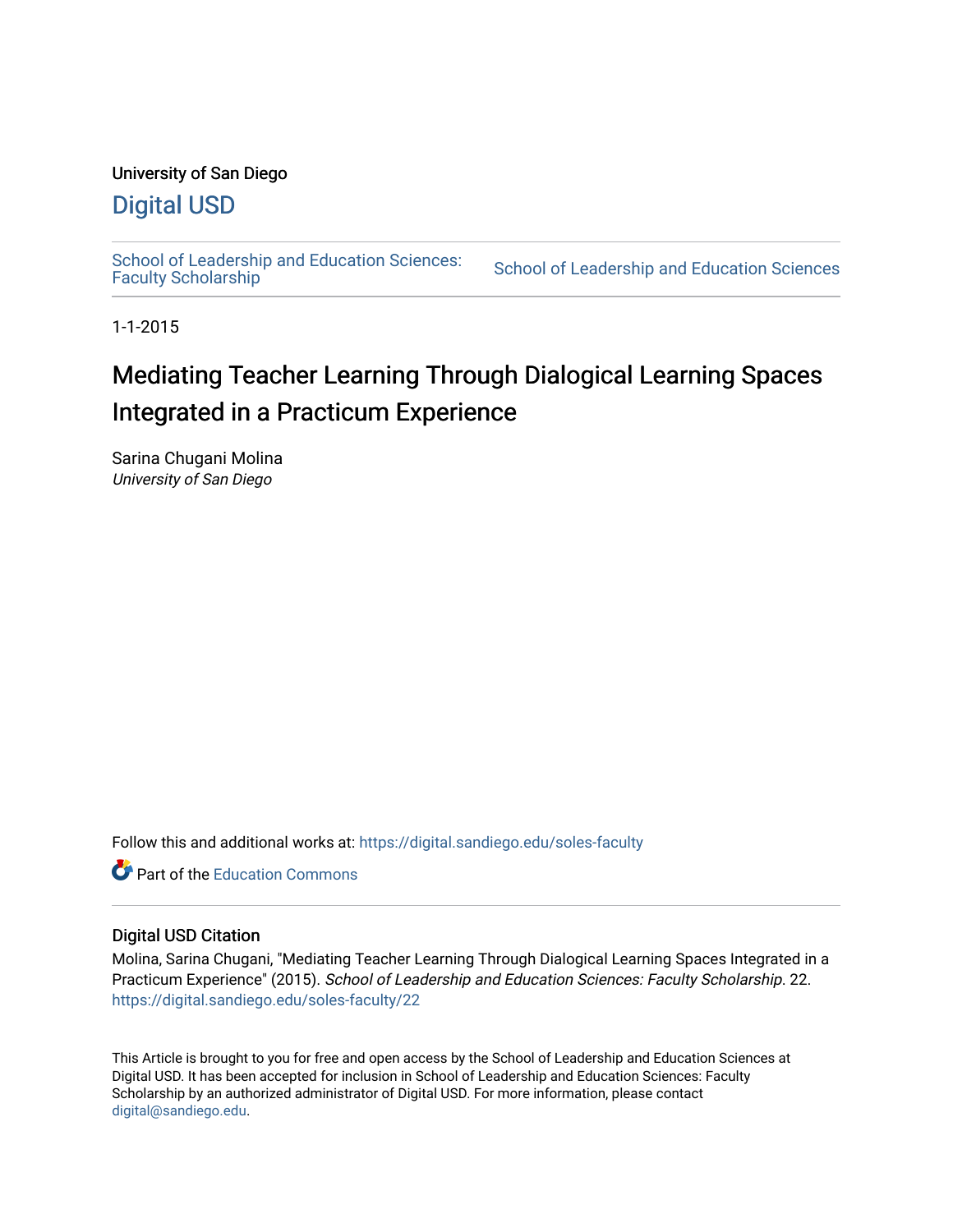

# **Mediating Teacher Learning Through Dialogical Learning Spaces Integrated in a Practicum Experience**

**Sarina Chugani Molina**

*University of San Diego, School of Leadership and Education Sciences, Department of Learning and Teaching, CA, USA*

*Received 03 Oct. 2014, Revised 03 Dec. 2014, Accepted 15 Dec. 2014, Published 01 Jan. 2015*

**Abstract:** Teacher preparation programs in the field of TESOL (Teaching English to Speakers of Other Languages) often require pre-service teachers to engage in some observations and teaching as part of their coursework or practicum. Some programs require their students to observe classrooms and record their thoughts in their observation journals. These observation journals could vary from being unguided with little or no support to being guided with specific directions or readings on what to observe. For practicum students, they may be asked to tutor one-on-one, work in small groups or teach the entire class, but what they are expected to learn from these experiences remains unclear. This article reports on a case study, documenting the learning of two candidates and myself, serving both as their mentor teacher and teacher educator, as we worked together to negotiate their learning tasks during their practicum experiences. Throughout the process beginning with unguided journals then transitioning to guided journals, and finally microteaching experiences, it was hoped that the dialogical learning spaces interwoven throughout these iterations would serve as a mediation tool to understand candidate learning from these experiences. As a mentor teacher seeking to provide optimal learning experiences for these candidates, it became clear that navigating teacher learning is indeed a challenging and complex task. Further research in this area may support mentor teachers in providing teacher candidates with the kinds of deliberate dialogues necessary to gain insight into candidate learning about teaching practice.

**Keywords:** Teacher preparation, teacher learning, practicum, TESOL, mediation tools, sociocultural theory

# **1. INTRODUCTION**

There are numerous programs offering teacher preparation in Teaching English to Speakers of Other Languages (TESOL) in both national and international arenas. These preparation programs vary from offering certifications to graduate level degrees. Though the core courses within the program are similar across programs, there is considerable difference in the fieldwork component associated with these programs. Some programs require their candidates to engage in tutoring, in small group, whole class instruction or a combination of these throughout their program of study or as part of a practicum course. Though the ways in which these fieldwork experiences are organized and how the candidates are guided in these experiences may also vary, the beliefs or assumptions surrounding these experiences remain the same  $- (1)$  "Exposure to examples of teaching creates learning opportunities for prospective teachers" and (2) "through field experiences pre-service teachers meld theory into practice" (Santanaga et *al*., 2007, p. 124). Other researchers have also acknowledged the important role that fieldwork experiences play in teacher learning (i.e. Chiang, 2008; Johnson & Golombek, 2011).

In the field of TESOL, there is not only a diversity in terms of student populations, but there is a tremendous variety of possible placements and courses. Placements can include community colleges, adult community programs, language schools or language academies affiliated with universities. Courses can include a focus on specific skill areas (i.e. listening, speaking, reading, writing, integrated skills), test preparation (i.e. TOEFL, IELTS), content areas (i.e. Business English, English for Engineers, English for Law), differentiated by proficiency levels (i.e. beginning, intermediate, advanced) or student goals (i.e. vocational, academic,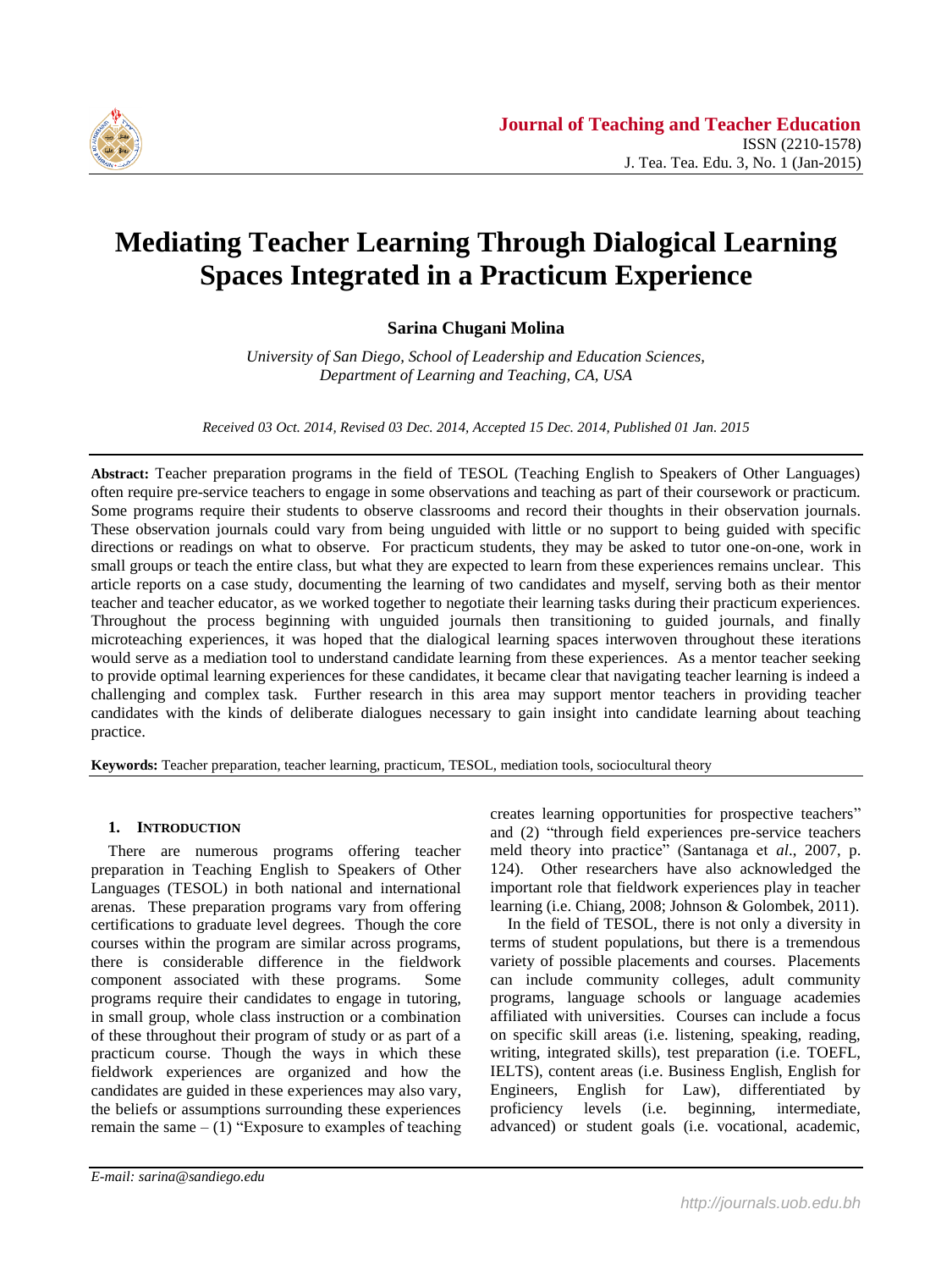conversational). It would nearly be impossible for any TESOL program to have the capacity and resources to provide sustained experiences within all of the aforementioned contexts, therefore, it appears to be important that candidates be able to extrapolate conceptual learning through their limited fieldwork experiences and apply the principles to other contexts.

At the time of this study, I taught ESOL courses at several community colleges in the area and also served as an adjunct faculty member teaching foundational courses in a TESOL program. At the request of these two candidates, who wanted to gain some practical experiences in the classroom, I took on a third role as a mentor teacher, though I had no prior guidance as to how to meaningfully support these candidates through their practicum experiences. We began with unguided observation journals for the first portion of the semester, followed by guided observation journals through the use of a reading to support them with conducting ethnographic observations, and finally micro-teaching events, where they had opportunities to teach three lessons.

This study draws on sociocultural theory (SCT) and examines the ways in which candidates make sense of teaching practice through the mediation tools selected for this study. Using the SCT lens, I served as the "expert other," but also was cognizant of the fact that I, myself, was a learner in this process of navigating how to best support these practicum students in both processes of "teaching to learn" and "learning to teach."

# **2. LITERATURE REVIEW**

Many studies have been critically examining the ways in which language teacher education has been traditionally approached and have called forth a reconceptualization of the field (Freeman & Johnson, 1998; Kumaravadivelu, 2012). Kumaravadivelu (2012) postulates a cyclical, interactive, integrative model for language teacher education moving from the conventional transmission model to a model concerned with transformation. Of his five inter-connected perspectives on teacher education, two of them, namely the post-transmission and post-methods perspectives have relevance to this present study. He criticizes current teacher education practices where teacher candidates are seen as passive depositories and "conduits" of knowledge. Instead, he sees teachers as playing the role of "reflective practitioners who deeply think about the principles, practices, and process of classroom instruction with a considerable degree of creativity, artistry, and context sensitivity." (p. 9). In their book, *Second Language Teaching in Second Language Classrooms*, Richards & Lockhart (2012) define a reflective approach to teaching as "one in which teachers and student teachers collect data about teaching, examine their attitudes, beliefs, assumptions, and teaching practices, and use information obtained for critical reflection about teaching" (p.1). Crookes (2007) also recognizes the importance of the larger contextual dimensions (e.g. historical, political, social, cultural, institutional) in supporting candidate understanding of the factors that influence the practice of teaching. The post-method perspective calls for a movement from the concept of "methods," which again does not acknowledge the role of teacher candidates as having "the knowledge, skills, dispositions, and autonomy necessary to devise for themselves, a systematic, coherent, and relevant theory of practice" (Kumaravadivelu, 1994, p. 10).

While teacher educators may not necessarily agree on what comprises the canonical knowledge base for teacher education, they do agree on the value of fieldwork experiences for supporting pre-service teacher learning (Levine, 2006). Several studies have shown the value of having the opportunity to teach as part of their fieldwork experiences in increasing "teacher-efficacy" (Chiang, 2008), in shaping beliefs about themselves and their teaching practice (McIntyre & Byrd, 1996; Richards et *al.*, 1996), developing their own teaching styles and repertoire (Crookes, 2007; Sweitzer & King, 1999), engaging in creating their own philosophy of teaching through theorizing about and reflecting on teaching practice within their respective contexts (Kumaravadivelu, 2012; Velez-Rendon, 2002), acknowledging their strengths and limitations in teaching (Numrich, 1996) and developing classroom management techniques (Sweitzer & King, 1999). Fieldwork experiences also have been considered to have the potential for transformative value for teacher candidates (Freeman, 1996; Gutierrez, 1996).

Much work has been done in L2 teacher education using SCT as a theoretical framework (Johnson & Golombek, 2011; Golombek & Duran, 2014). SCT has its roots in the work of Vygotsky (1978), who points out that all learning happens through social interaction. First the learning appears in the social realm or the interpsychological dimension where teachers or more capable peers (experts) can scaffold the learning process through the co-construction of meaning within the Zone of Proximal Development (ZPD). This learning then moves from the social level or the interpsychological dimension to the internal level known as the "intrapsychological category" (p. 128).

In this study, this social interaction took the form of interaction with text and interaction between the mentor teacher and teacher candidate. As the mentor teacher, I interacted with text, in this case, their journals, to make sense of candidate learning through their observations. The intention behind the journals was to have candidates *articulate* and document their learning from their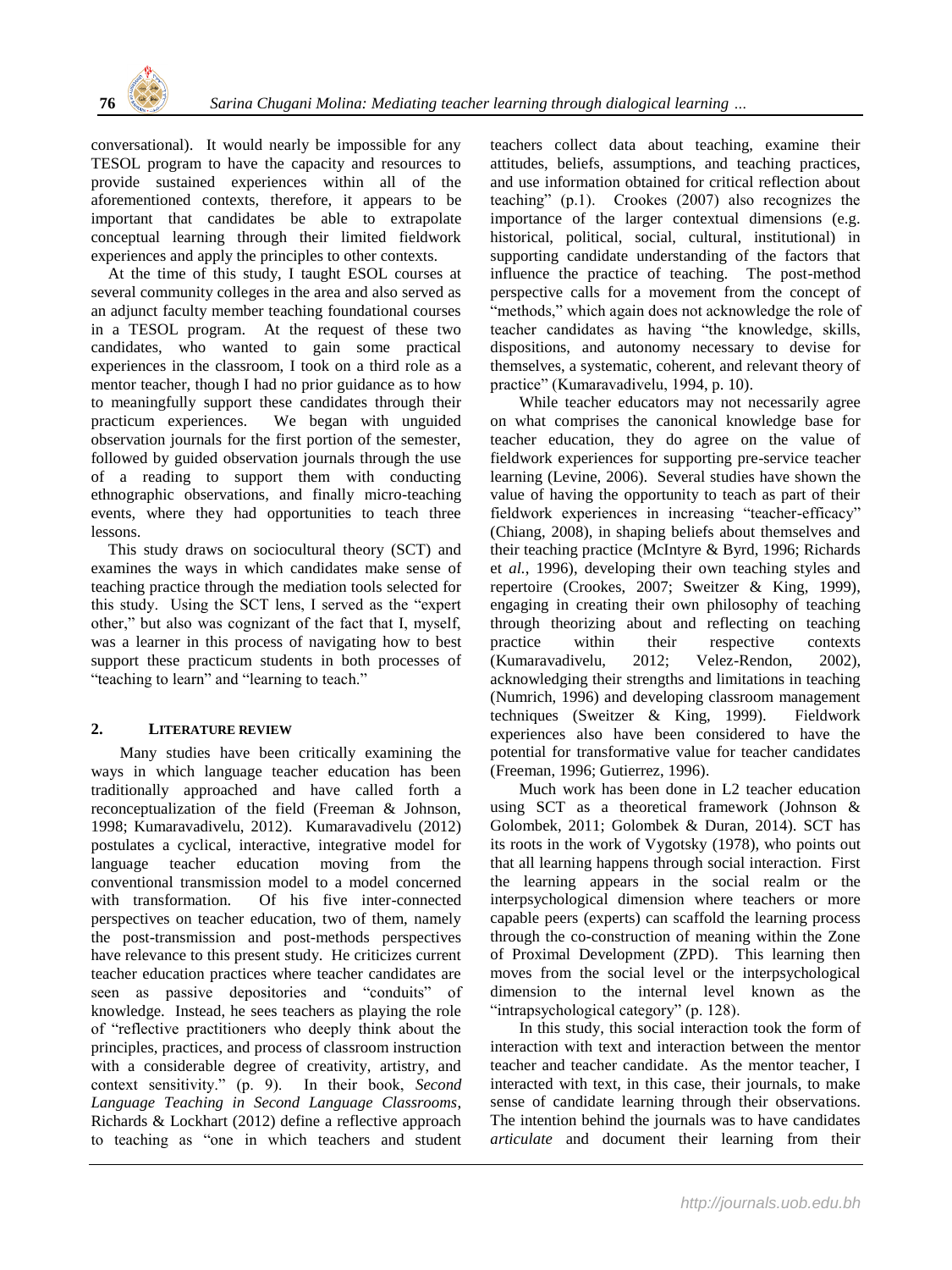classroom observations. In the next iteration of this study, the candidates had a chance to interact with the reading to help guide their observations. Lastly, I had the opportunity to have three in-depth meetings, with each candidate to understand their learning and negotiate any issues, questions, or gaps that emerged through this process.

In the literature, these discussions might also be considered a process of dialogizing (Bakhtin, 1981). According to Johnson & Golombek (2011), dialogizing through social interaction requires mediation, where tensions (Engeström, 2001) can be uncovered within the learner whereby the learner may begin to challenge their assumptions, recognize gaps, and deepen their conceptual understanding. Johnson & Golombek (2011) assert that just observing teachers teach does not give us a sense of where they are at and affirm that "when we see/hear the same teacher interact with someone who is more capable while accomplishing a task that is beyond her capabilities, this creates a window through which we can see her potential for learning and her capabilities as they are emerging…mediation in this metaphoric space of potentiality is essential" (p. 6). In this study, Dialogical Learning Spaces (DLS) were embedded between each of the practicum tasks (e.g. journals, micro-teaching) which were mediated by one-on-one follow-up meetings between the mentor teacher and each candidate to discuss their learning from the unguided and guided journals and micro-teaching feedback sessions. I hoped that the meetings after each segment could serve as a DLS, where each candidate can share their learning and I can serve to mediate their understanding about teaching practice and in turn, understand how the practicum tasks support them in developing the kind of knowledge, skills, and dispositions necessary to engage in the process of theorizing about teaching practice that Kumaravadivelu (1994) alludes to above.

#### **3. PURPOSE OF THE STUDY**

The purpose of this case study was to closely examine the ways in which two teacher candidates engaged with the tasks assigned to them during their practicum experience, which included unguided observations journals, guided observation journals, microteaching events, and one-on-one follow-up discussions. Each of these tasks were negotiated with the candidates with the exception of the first unguided learning journals, which served as a form of baseline for understanding what they are able to "notice" about teaching practice and the context of teaching on their own. I hoped that through the follow-up discussions positioned between each of these tasks, I could gain better insight into how these candidates were making sense of their observations as well as consciously monitor the way in which I served as their mentor teacher or "expert other" during these discussions.

#### **Research Questions:**

- 1) What are teacher candidates able to learn about teaching practice through practicum observations and teaching experiences?
- 2) In what ways, can I, as a mentor teacher, mediate teacher candidate learning about teaching practice?

#### **4. METHOD**

This case study employed a formative research design, which allowed me, as the researcher, to play an active role as both researcher and the mentor teacher and engage my two TESOL candidates in exploring their learning through the specific tasks embedded within their practicum experiences. It allowed me to adapt to the needs of these candidates through one-on-one follow-up discussions. The formative experiment was selected as a research design for this study "because of a desire to go beyond the typical qualitative research foci and observation, interviews, and document analysis, and to become actively involved with the participants in order to bring about change" (Jiménez, 1997, p. 228). In addition, according to Reinking & Bradley (2004), the purpose of the formative research design is to accomplish the pedagogical goal for the program, which in this case was to understand how these candidates learned through the various tasks used in their practicum experience to support deliberations on integrating meaningful practicum experiences and mentor teacher support in their graduate TESOL program. The process of engaging in this type of research involves the systematic and constant identification of the challenges in the implementation of various components of practicum experiences, while at the same time responding to those challenges as they are identified.

#### *A. Participants*

At the request of these two candidates, I opened up my academic reading and writing courses in the 2010- 2011 school year. The two candidates had completed their coursework towards their master's degree in TESOL and were looking to gain some experience in the classroom before they graduated from the program, as their program did not include courses designated for student teaching at the time of this study. They were both female international students in their mid 20s. The first candidate had a TOEFL score of 95, and received a bachelor's degree in English. The second candidate had a TOELF score of 91, and received a degree in Business. Due to the small size of our program and the personal nature of this study, additional demographic information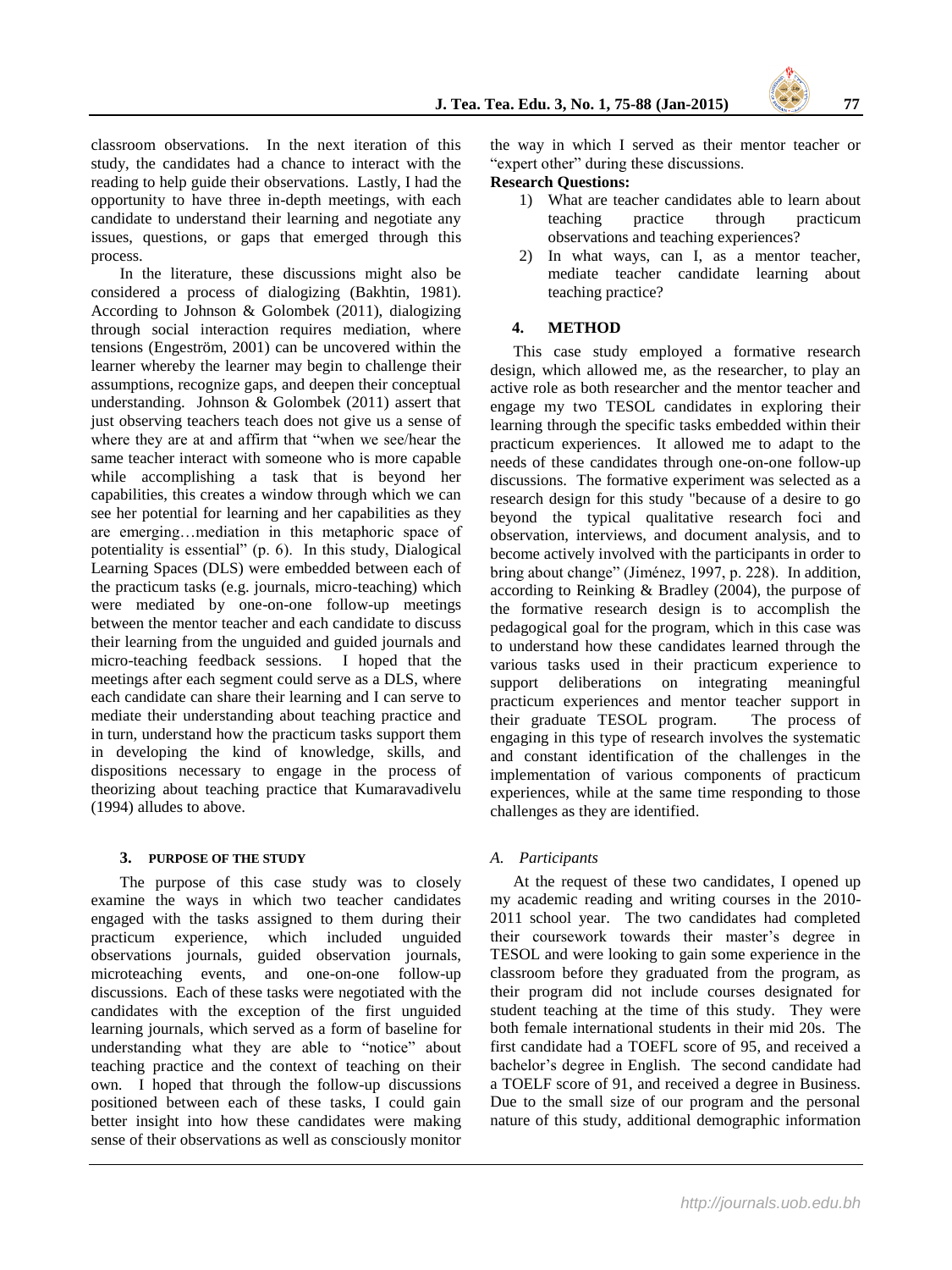

has been purposely omitted to protect the identity of these candidates.

#### *B. Practicum experience setting:The ESOL classroom context*

There were a total of 19 students enrolled in this ESOL academic reading and writing class. These students were primarily from affluent homes and/or were sponsored by their governments to improve their English and attend an institute of higher education in the United States. The majority of the students were from Saudi Arabia, three were from Mexico, two were from Kuwait, two were from China, one was a Spanish student from Switzerland, and one was a Saudi Arabian student from Morocco. There were five females and 14 males and their ages ranged from 18 to 38. At the time of this study, I had fourteen years of experience as a practicing teacher of ESOL.

#### *C. Summary of instantiations*

The following diagram details the sequenced opportunities for supporting the teacher candidates through their practicum experiences.



Figure 1. Adaptive instantiations of meditational tools

In the initial segment of their practicum experience, the candidates were not provided any guidance in terms of what and/or how to observe, but were simply asked to write about their observations after each session. These "unguided" observations served as a baseline to understand what candidates were noticing about teaching practice on their own.

The second segment included "guided" observations, where they were provided with a reading to serve as a lens through which to "see" teaching practice in their observations. During the final segment, candidates taught three lessons and continued to record their learning in their observation journals reflecting on their own as well as their peers' teaching. The value of videos in supporting teacher education (Allen, 1966; Allen et *al*., 1967) has been widely recognized for developing teacher's professional judgment (Satagata et *al.*, 2007, p. 126) and "dialogic cooperation" (Golombek, 2011), where there is a continual opportunity to provide the balanced use of support and challenge to scaffold teacher learning in a safe environment.

After each sequenced task, I met with each candidate individually to engage in a form of dialogizing about their learning, where we discussed their learning from their observations and I provided guidance, but also helped them to consider different aspects of teaching and connections they were not making on their own. It also gave me the opportunity to support them with their immediate needs as well as discuss the gaps and questions that emerged out of their journal entries and teaching segments. I remained cognizant of the limitations in serving both as their mentor teacher and teacher educator and the power differentials inherent within these discussions. However, I attempted to truly listen to the candidates and create a space for mutual, collaborative learning, where the candidates saw me not only as the "expert other," but also as a learner, learning alongside them.

#### **5. DESCRIPTION OF INSTANTIATIONS, DATA ANALYSIS, RESULTS, AND EVOLUTION OF STUDY**

In the following section each segment of the practicum experience is summarized in more detail, followed by the results and the learning that both the candidates and I derived that informed subsequent instantiations.

# *A. 1 st Instantiation – unguided observations*

During the first five weeks of this study, the two teacher candidates observed my ESOL reading and writing classes for about three hours each on Tuesday and Thursday mornings from 9:00 to 12:00 p.m. According to Chiang (2008), journaling is considered a "source of empowerment for student teachers whose insider voices and views are genuinely consulted" (p. 1271) and was therefore considered as an important meditational tool for this study. After the fifth week, I collected their journals and met with the two candidates separately to discuss their learning and reflections over the first five weeks or 30 hours of the course. These discussions lasted between 50-60 minutes per candidate.

# *B. 2 nd Instantiation – guided observations*

Based on the learning derived from the observation journal entries and follow-up discussions, the candidates continued to observe what they felt was important in addition to some scaffolded or "guided" observations. During the next segment of the semester, both students read a chapter from *Through Ethnographic Eyes: A Teacher's Guide to Classroom Observations* by Carolyn Frank (1999) that I hoped would serve as a mediation tool to help guide their observations. The observation journals were collected after four weeks and analyzed.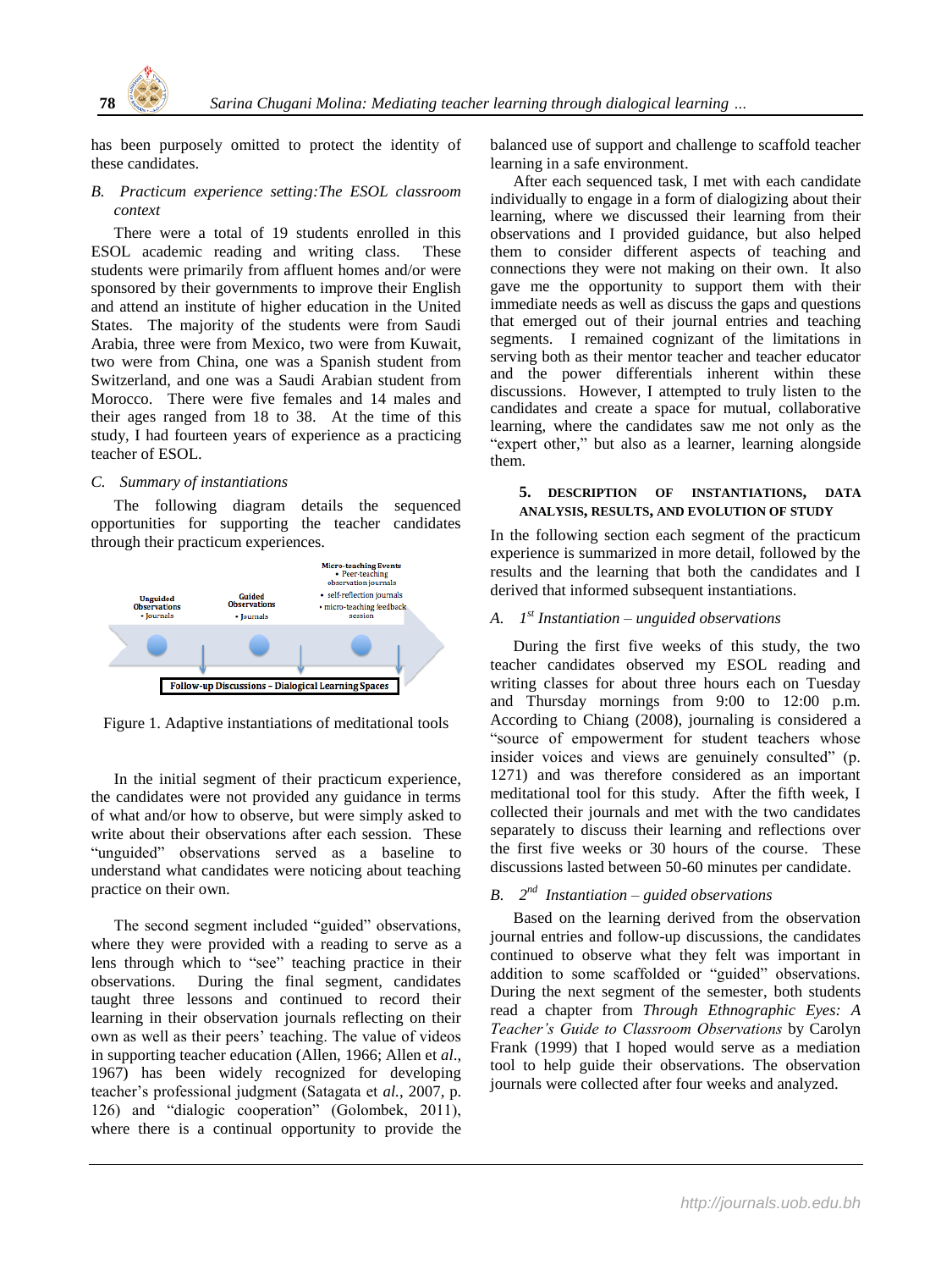

#### *1) Data Analysis Process*

The "unguided" and "guided" observation journals were coded through an online coding program called Coding Analysis Toolkit. These themes revealed the areas that students noticed during their observations and their thoughts and understanding about these elements they selected to focus on. The journal entries were coded three times where initial codes were submerged into larger coding categories or removed when more suitable codes were able to capture the intent of the meanings within the journals. This closely followed the "emergent coding approach" as defined by Haney, Russell, Gluek, & Fierros (1998). Eleven themes were initially identified within the observation journals, which were later merged into six categories. This merging and refining process was accomplished by having an additional reviewer code 15 sentences through a randomized selection process from each candidate. Where discrepancies emerged, we engaged in a discussion about the meaning of the codes and the rationale for the assignment of particular codes. The codes were then adjusted for clarity in coding title and descriptions. Each sentence in their journal entries was coded as a meaning-bearing unit and then coded a priori (Weber, 1990) using these codes. See Table 1 for a list of the codes that were used for the analysis of the journal entries.

#### **Table 1 Codes and Coding Descriptions**

| Code                              | Code description                                                       | No. |
|-----------------------------------|------------------------------------------------------------------------|-----|
| Teaching event                    | Teacher actions, strategies, lesson delivery, sequence, & group work   |     |
| Teacher output                    | Transcript/summary of teacher talk - directions, comments, & questions |     |
| Context/Student background        | Context of the school, culture of school, student background           |     |
| Student participation             | Transcript/summary of student output, questions, & actions             |     |
| Critique of teaching              | Purpose, theoretical foundation, assessment of teaching                |     |
| Critique of student participation | Assessment of student behaviors, abilities, & production               |     |

**Table 2 Distribution of Codes in the Observation Journals: Unguided and Guided**

| Candidates  |                  |       | 2     |       |       |       |       | No. of Sentences |
|-------------|------------------|-------|-------|-------|-------|-------|-------|------------------|
| Candidate 1 |                  |       |       |       |       |       |       |                  |
|             | Unguided $(\% )$ | 28.17 | 18.31 | 3.76  | 16.43 | 23.94 | 9.39  | 151              |
|             | Guided (%)       | 23.53 | 25.41 | 0.47  | 16.47 | 24.71 | 8.47  | 309              |
| Candidate 2 |                  |       |       |       |       |       |       |                  |
|             | Unguided $(\% )$ | 29.41 | 9.8   | 15.69 | 8.82  | 24.51 | 11.76 | 75               |
|             | Guided $(\% )$   | 36.55 | 7.24  | 5.52  | 12.07 | 24.48 | 14.14 | 195              |
| Combined    |                  |       |       |       |       |       |       |                  |
|             | Unguided $(\% )$ | 28.57 | 15.56 | 7.62  | 13.97 | 24.13 | 10.16 | 226              |
|             | Guided $(\% )$   | 28.81 | 18.04 | 2.52  | 14.69 | 24.62 | 10.77 | 504              |

*Note: 1 – teaching event; 2 – teacher output; 3-context; 4-student participation; 5-critique of teaching; 6-critique of student participation*

#### *2) Results*

 In the following section, I present the results from both the unguided and guided journals. Table 2 summarizes the percentage of codes in each of the six categories between the guided and unguided observation journal tasks. The number of sentences coded and the total number of codes differ due to some sentences being assigned multiple codes. For example, there were instances where a candidate began a sentence with a description of a teaching event (e.g. strategy employed) and then followed it with a critique (e.g. advantages for language learners). In this case, the sentence received two codes (1, 5).

#### *a) Unguided journals*

Based on the 226 sentences analyzed for the unguided journal entries, both candidates focused most of their journal entries on a description of the teaching event followed by a critique of the lesson. For example, Candidate 1 described a teaching event in this case, "self-introductions" by an analysis or critique of its purpose where she wrote, "The teacher first asked the students to introduce themselves, which I interpret as a basic attempt to understand the students personal backgrounds, and an informal assessment to understand them at different stages within their proficiency levels."

The candidates diverged in their focus in the remaining areas. Candidate 1 summarized teacher output (e.g. comments, directions) followed by student participation (e.g. description of verbal output and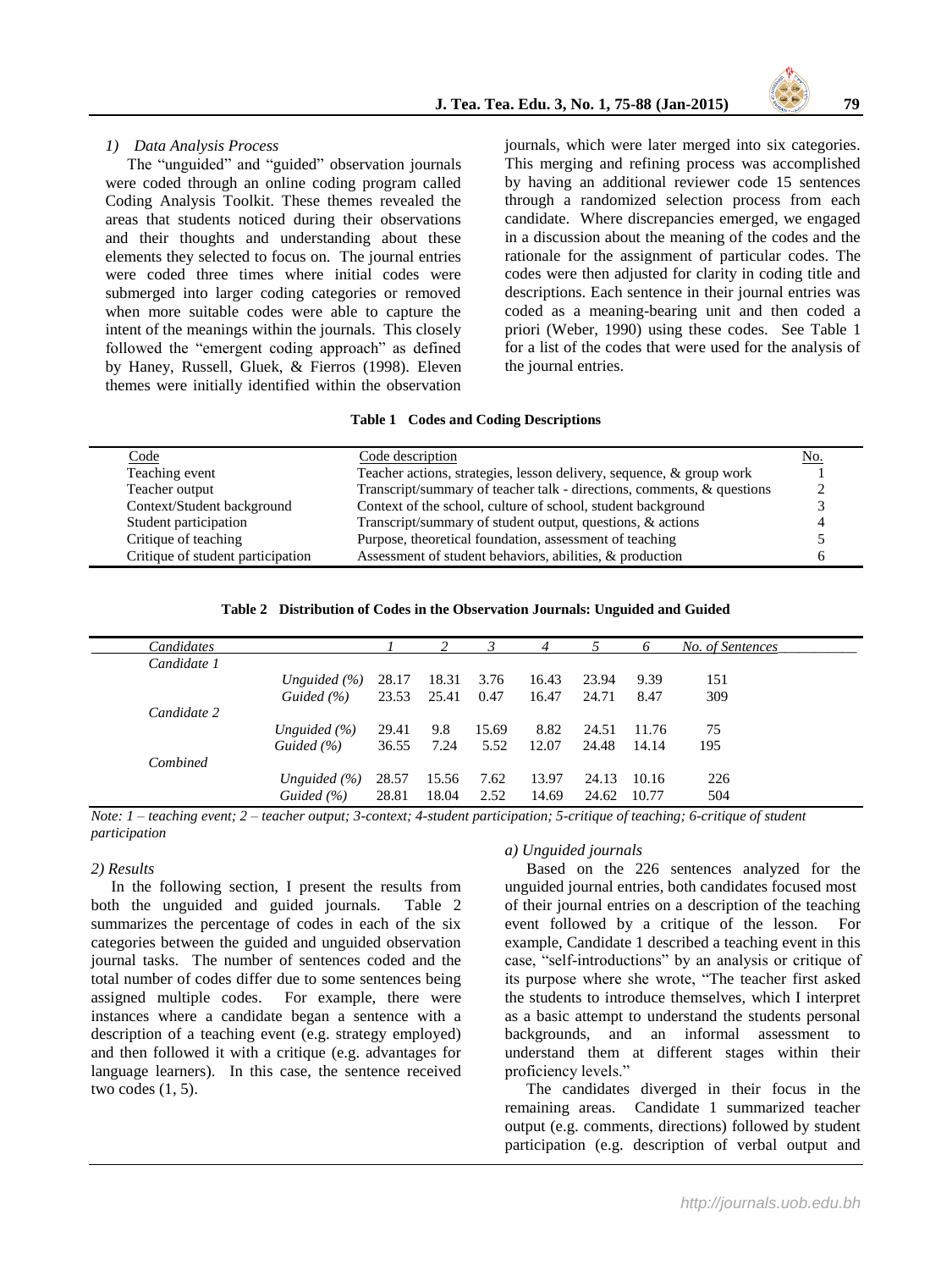

group work participatory structures), a critique of student participation (e.g. assessment of their proficiency levels and student engagement) and the context, which primarily included a description of the student backgrounds (e.g. L1 background, country). Candidate 2 wrote more on the context, providing general comments about teaching at the advanced level as well as specific student backgrounds that comprised the class, a critique of student participation, mainly their behavior and engagement, teacher output followed by a description of student participation. The difference between critique and description is that the prior code included evaluative comments about the observations, whereas the latter code included an objective description of the observation. Her focus was not on student participation in terms of the language they produced as was Candidate 1's focus (e.g. "I can tell Student 1(pseudonym) and Student 2 (pseudonym) have made tremendous progress. They used to read word-by-word last semester, but they are able to pause correctly, while they were reading."), but was more focused on their behavior (e.g. "chatting with friends on Facebook").

# *b)Follow-up discussions post unguided observations*

After the unguided observations, I met with the candidates to understand their learning, respond to their questions and work together to improve their learning experiences. In the following section, I present the two themes that emerged from the interview transcripts following the unguided observations. Their focus during this time was mainly on the procedural aspects of teaching and attempts to bridge theory and practice.

# *Procedural aspects of teaching*

For example, procedural aspects of teaching included segments in their journals where they addressed the specifics of how I delivered and "broke down" the lesson, "managed a huge class by using group discussions," and strategies such as "round robin," "quickwrite," "debate" and "jigsaw" that provided an alternative to "just giving the students readings from the textbook."

# *Theory and Practice*

Both candidates also attempted to bridge theory with practice in their unguided journals. Candidate 1 stated, "I also tried to look at what I learned and read during the past year…some of the pedagogies, some activities you taught us [as an instructor in the TESOL program]. I was trying to [see] if you're using them in your [ESOL] class." While Candidate 1 was quite aware that she was analyzing the purpose of the strategies used, Candidate 2 did not notice that she was actually doing so in her journals (e.g. " $i+1$ ," "lowers" the affective filter," "comprehensible input"). The follow-up discussion process served as an opportunity to help her notice that she was, indeed, making these connections.

The mediation process also allowed me to address gaps in their understanding of areas where they did not make the connections and could have and areas where theories were inaccurately drawn upon to support their understanding.

Both candidates concluded that the unguided journals were helpful, but at times, they found the task to be "overwhelming" or "too broad" primarily because there was so much to observe and they were not sure whether or not they were observing the "right" thing. Candidate 1 stated "I'm thinking that maybe I might miss something, because it's from my perspective." Candidate 2 thought that having more "focus" would be beneficial. They both stated that they wanted some "structure" or "specific directions" for what they should observe each week. However, instead of removing the unguided observations altogether, Candidate 1 said, "…in addition to formal directions…we want to be able to [continue to] observe things for ourselves." Therefore in the second segment of the study, a reading about how to conduct ethnographic classroom observations was provided to support them with their observations, but they were also able to continue to write about what they found to be important.

# *c) Guided journals*

Although not a significant finding, even with one less week of observation journal entries, which is equivalent to two journal entries, both candidates increased their writing as defined by the number of sentences (n=504). This may have been due to the support of the reading, but could also have been a result of other factors. One factor could be attributed to them perhaps gaining more confidence in writing their journals after having done it for some time. Another factor could be related to their ability to write about areas that emerged from the follow-up discussions, which may have also served as awarenessraising opportunities for them.

In reviewing the content of their guided observation journals, however, there were clearly some qualitative differences in the ways in which descriptions and critiques were noted, which was influenced by the reading assigned during this time. There was also less focus on identifying the strengths and weaknesses of the teaching itself, but more focus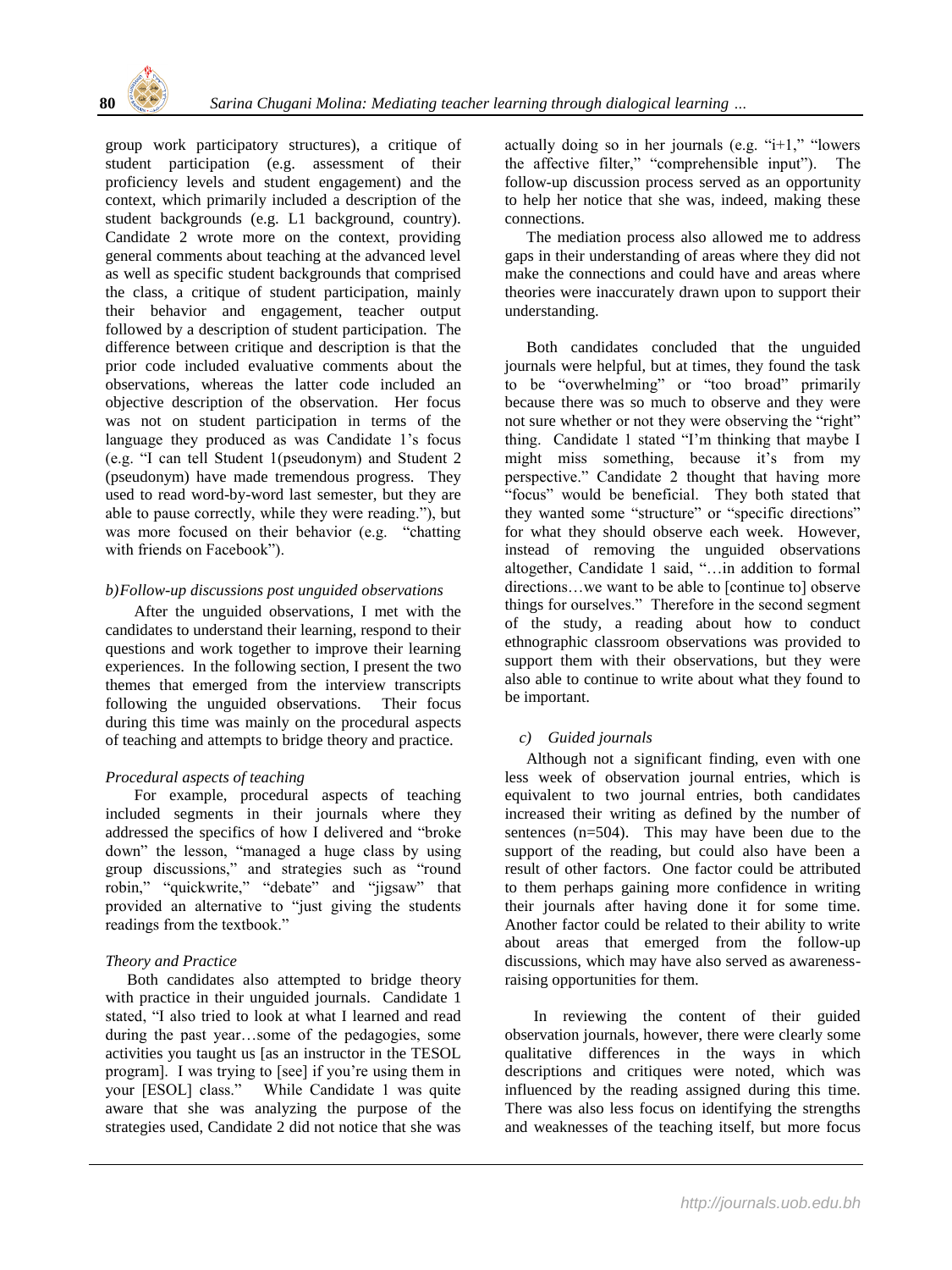on teaching as it related to student learning ("Some students are still struggling with using transitional words within sentences or between paragraphs.").

#### *Withdrawing judgment from observations*

Both candidates used time-stamped transcriptions (21 instances) of the teacher and student interactions using direct quotes as recommended by the readings and supported their evaluative comments with supporting evidence from the data they gathered. Candidates also described seating arrangements (4 instances), which was a direct transference from the reading ("Before the class started, the teacher arranged the chairs in a circle*"*). In this regard, concepts in the readings such as providing time stamped notations and direct quotes to support observations, also served as the "expert other" in mediating the ways in which the candidates began to approach their observations.

In the following excerpt, Candidate 1 described what she believed to be the theoretical underpinning of the teaching event, and supports her claim with examples and a direct quote.

> By utilizing a cognitive and a metacognitive approach, the teacher helped the students analyze their essays…Examples can be seen where she directly asks them about their hooks and thesis statements, introducing the concept of conceptualization, asking about how the thesis statements were developed ("where did you get these points?"), providing suggestions on consolidating [ideas]... (*Observation Journal, March 3rd, 2011, Candidate 1).*

In another excerpt, Candidate 2 noted how difficult it was to organize group activities, but supports this thought through her observations.

> [T]here were one or two students in each group who were really advanced, spoke a lot, provided many ideas and kept the discussion going. These students were not so patient and were not willing to wait for the other students to understand all of the ideas. They just kept going until they provided all their ideas and said, "We're done." (*Guided Observation Journal*, *March 24th, 2011,* Candidate 2)

# *Challenging assumptions*

In addition, Candidate 1 challenged her own assumptions about student learning by providing data that showed her otherwise, "When it came to

their group [Student 3 and Student 4], to my surprise, they provided a very good summary." Here, her previous assumptions of what she perceived to be off-task behavior by speaking in their L1 was challenged and then revised. Candidate 2 focused more in her guided entries on an analysis of student abilities, which was a shift for her as she seldom commented on student learning in her unguided entries.

#### *d) Follow-up discussions post guided discussions*

After four weeks of guided observations, I met with the candidates again to understand their learning through their guided observations and ways in which I could continue to support their practicum experiences.

In the following section, I present the themes that emerged from the meeting transcripts following the guided observations, which included two specific areas: the role that contextual factors play in teaching practice and considerations of how to manage the unpredictable nature of classroom teaching.

#### *The role of context, student perspectives and needs*

In her guided journal entries, Candidate 1 appeared to uncover the importance of context in deepening her understanding of teaching practice in both interviews. She said, "I think I learned to deal with specific problems within a specific context. If I didn't have this experience, I would not have had this understanding, but within this context, I know who the students are, their aims, their levels and their needs."

She explained how she learned about a variety of activities in the Methods course in her graduate program, but she was "curious" about how the students responded to these activities in her second interview after the guided observations.

> I learned what a real classroom was like and when I think, 'Oh, I want to do this' and 'Oh, I want to do that' – this was always from the perspective of the teacher, but in the real classroom, you will come to teach from the perspective of the student and you will think about what their needs are instead of what you think you want to do with them. I think this is very important (*Post-Guided Observation Transcript, April 4th, 2011, Candidate 1).*

Candidate 2 acknowledged the importance of also attending to student levels or needs, which she admittedly did not focus on as much in her unguided entries. Upon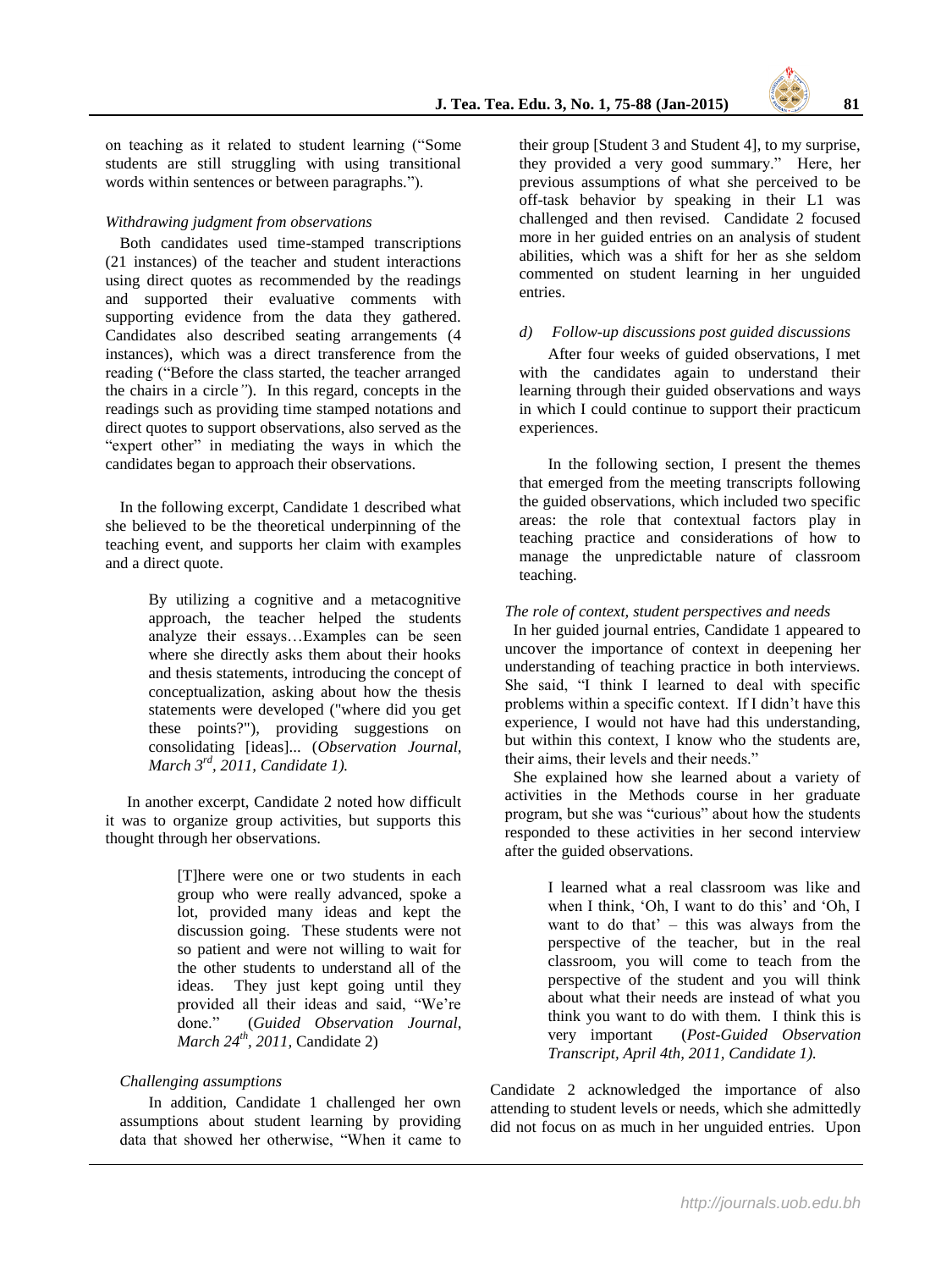

further probing from me about her focus on methods and activities, she said, "I wanted to provide my students with many activities because I believe that learning from activities is more efficient, but it should depend on the students' level." This latter portion of her comment demonstrated to me the movement from teacher to student – in other words, a focus on methods and activities as something she would like to have in her toolkit when she leaves the program to understanding that methods, activities, and materials only have value if it meets student needs and if they have the proficiency levels to access the materials and tasks.

# *Teacher contingency plan for unanticipated situations*

Both candidates believed that the observation experiences in general gave them some strategies on how to address unanticipated questions or behaviors. Candidate 1 said, "I think through this experience, I found that there were a lot of unanticipated responses from the students, not only [in terms of] language, but for behavior that I have never experienced before…I think this was beneficial for me." Candidate 2 stated "sometimes the lesson does not go as planned" and she learned about the importance of having contingency plans. Candidate 2 provided examples from the class that she found useful for a new teacher such as addressing unanticipated language questions by "facing it in a strategic way" and techniques on classroom management where she recalled that I talked to a student after class about particular behaviors observed, but not in a "yelling" tone.

# 3) *Differences between the "unguided" and "guided" journals*

The key difference between the unguided and guided journal entries in this study was a movement from judging to observing specific elements of instruction, which was learning specifically mediated by the text. It is important to note here that although it may seem obvious that they would approach the observations differently with the support of the readings, the ways in which they accessed the journals and the depth in which they described their observations differed. As I mentioned earlier, Candidate 1 came from a family of educators and had majored in English, and this understanding appeared to play a role in the kinds of questions she was interested in. Candidate 2 on the other hand, came from a business background and this was her first experience in the classroom, therefore, what she selected to observe was quite different. However, there were some similarities between the ways in which they approached these journal tasks.

In the unguided journals, there were many instances where the candidates wrote their observation of an event in the classroom, followed by a qualifying statement as to

whether or not the event was effective. They also suggested ways in which instruction could be improved. However, in the reading, they were specifically asked to support their observations through recording of actual events with supporting evidence (as seen from the time stamped notations and direct quotes), rather than their personal evaluation of the event. This became clear when Candidate 1 described the learning she derived from the readings and shares her realization that she was "judging" rather than "thoroughly observing." The following excerpt captures this shift in thinking.

> I feel I made mistakes just as it was described in the article that I was too busy making judgments while I was observing rather than objectively noticing what was really happening in the classroom…it taught me how to conduct observations…without this guidance, somehow I would have overlooked what was really happening…Everything, even how the classroom is arranged, could imply different patterns…(*Post-guided observation follow-up discussion transcript, April 5th, 2011, Candidate 1)*

The problem, she noted with the unguided observations, was that she "took it for granted" and that the environment was "too familiar" to notice and "encounter different things." The articles helped her to "see" the classroom from a more "objective" perspective. When asked to elaborate her movement in thinking, she stated "the readings gave [her] some ideas as to what to observe" and acknowledged that she made many "assumptions" in the previous journal entries, but "after the reading" she realized that "you can't assume student reactions, you have to record what they said [and] what they did in order to know, not just assume."

An important consideration in understanding the shift in how the candidates were approaching their observation journal tasks between the guided and unguided journals is its positioning in the sequence as a second segment. Though the readings may have influenced their focus in their journal entries, it may also have been shifted due to the mentor teacher's repertoire reaching saturation levels, whereby, the styles and strategies the teacher used was similar after five weeks of instruction.

> In the beginning of the semester, I was really focused on the techniques the teacher implemented in the classroom, but later on I realized that the techniques were similar, so I started to observe students, or the classroom environment, or students' reactions in doing the group activities, [and] why some students were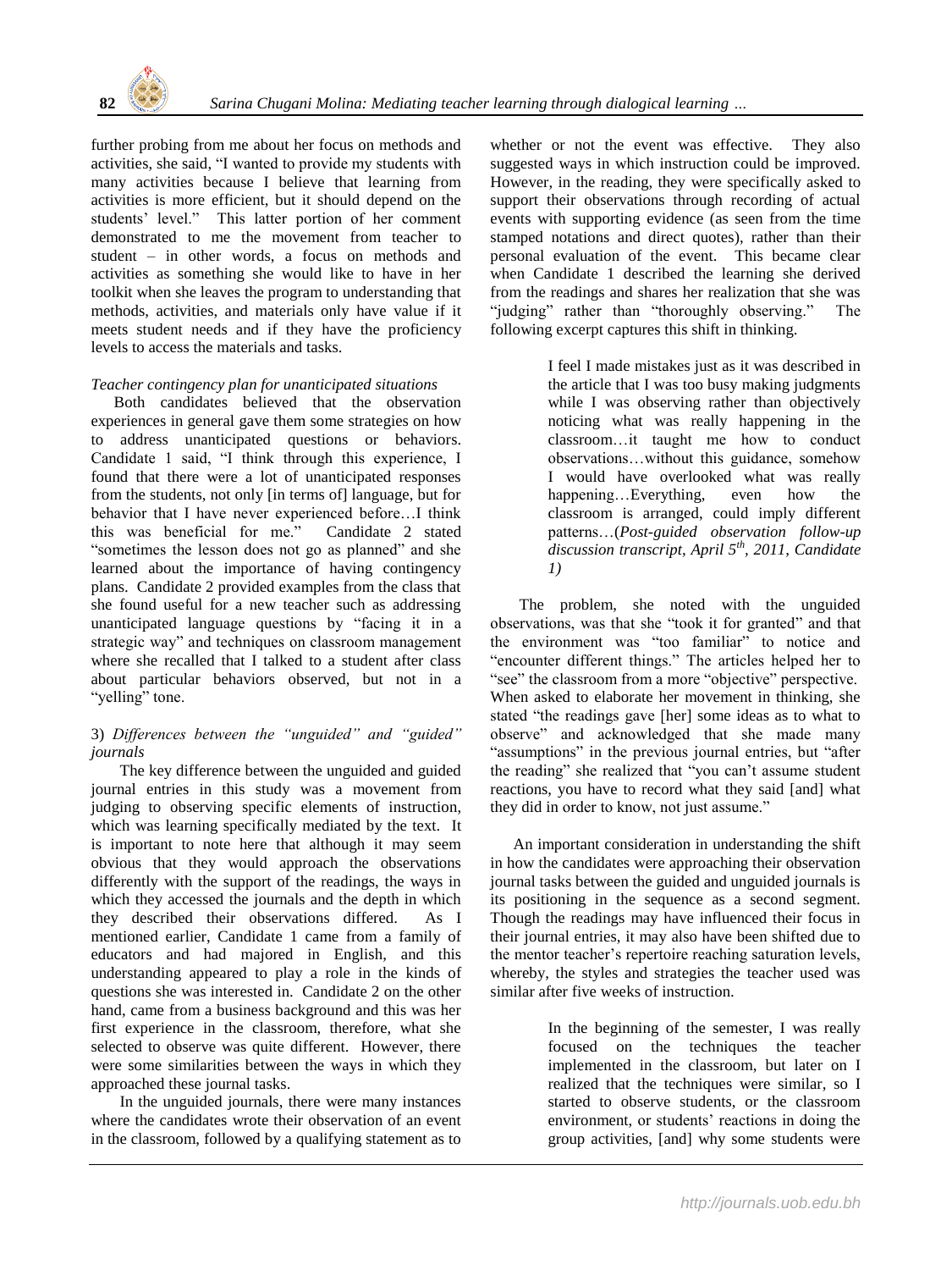really engaged in the activities and others were not…. (*Post-guided observation discussion transcript*, *April 7th, 2011, Candidate 2*)

In the discussion following the guided observations, both candidates no longer felt satisfied in the observer role and wanted the opportunity to practice teaching. Candidate 1 said, "Let us teach. Put us on the spot. When we're observing, we're not in charge of the classroom, we're not taking responsibility for everything, but when we actually do it, sometimes it might be very different from how we think its going to be." Candidate 2 also expressed that though she gathered a "basic ESL classroom model" from the observation experiences, she would like "some hands-on experiences." In the next section, I describe the third instantiation of this formative experiment, which included the teaching of three lessons.

# *C. 3 rd instantiation - micro-teaching Events*

During the time of their observations, I consciously modeled the use of thematic units, where I spent three sessions guiding students from reading several short articles about a particular topic to writing a persuasive essay based on a prompt related to their learning from the topic. I shared each step in the teaching cycle with the teacher candidates, highlighting the rationale for each scaffolded activity within the cycle and the sequencing of each task to support them in the culminating writing project.

In the final segment of the semester, both candidates planned and delivered a thematic unit from the text *America Now* by Robert Atwan. Each unit included three lessons, which were 2 hours and 50 minutes in duration per lesson. The teacher candidate who was not teaching continued to observe and complete observation journals reflecting on their peer's teaching event. In addition, candidates were asked to reflect on their own teaching in their reflection journals. All lessons were videotaped for the purposes of the follow up video-feedback sessions and discussion.

After four weeks, we viewed segments of their teaching events on the computer together. The teaching segments we viewed were mutually decided upon, and included strengths that the candidates found in their teaching, questions candidates had about their lessons and teaching, and areas they wanted to elaborate on more in their teaching that did not come through in practice. The follow-up discussions on their micro-teaching events provided us with an opportunity to raise awareness and notice gaps between the ideal and reality and perception and occurrence.

#### *1) Data Analysis Process*

Because of the multi-dimensional components of microteaching, the data collected was likewise multifold. Table 3 below lists the data gathered to analyze the candidates' learning from the

| <b>Table 3 Microteaching Data</b> |  |  |  |
|-----------------------------------|--|--|--|
|-----------------------------------|--|--|--|

| Data Collected                                                        | # of data collected                                |
|-----------------------------------------------------------------------|----------------------------------------------------|
| Observation journals<br>on peer's teaching                            | 3 journal entries<br>per candidate                 |
| Self-reflection journals                                              | 3 journal entries on own<br>teaching per candidate |
| Video-feedback session<br>transcriptions of recorded<br>Conversations | 1 feedback session per<br>candidate                |

#### microteaching events.

Video-feedback sessions lasted approximately 1 hour and 30 minutes for each candidate and the post discussions lasted for 1 hour and 5 minutes for Candidate 1 and 43 minutes for Candidate 2. Each data set was analyzed separately and then themes were analyzed across each data set to present a holistic understanding of the learning they derived through the microteaching component of the fieldwork experience.

# *2) Results*

In this section, I highlight five interrelated themes that illustrate what the candidates were able to see and learn through their micro-teaching experiences: 1) the procedural aspects of teaching; 2) the gaps between ideal vs. reality and perceptions vs. occurrence; 3) the interactive nature of the classroom context (teacher-student and student-student interactions); 4) the sociocultural dimensions of teaching; and 5) the developing self as a teacher. Then, I present the primary area that emerged from the follow-up discussion post these micro-teaching events, that is, their developing identities as teachers.

# *Procedural aspects of teaching*

In reflecting on their own and their peer's lessons, both candidates noted the strengths and weaknesses of their lessons. These included providing clear instructions ("The teacher also could have done more at the beginning of the class, by providing clear instructions, explaining the whole scope of the class, and making the class requirements clear"), time management ("The teacher didn't have good control of the time, and the class ended at 11:43"), and sequencing of the tasks within the lesson ("I feel [she] could put the negotiation activity before the news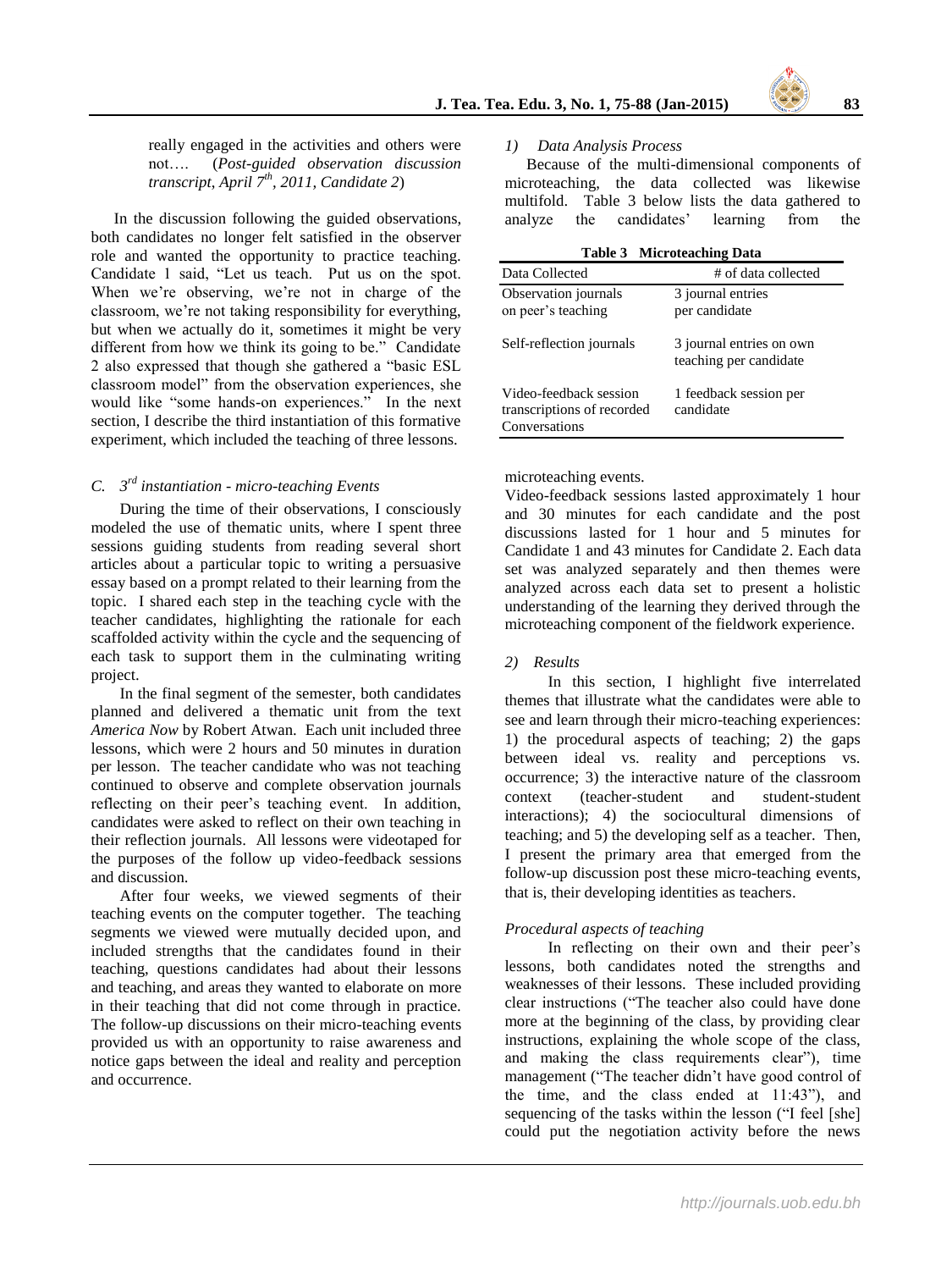

activity, and use the news activity to explore the topic deeper later."). Another important finding the observation and reflection journals revealed was that candidates were focusing on aspects of their peer's teaching that they found to be their strength or they, themselves, were struggling with in their own teaching. Here, it appears that along with me, they mediated each other's learning through our written feedback on their lessons.

#### *The gap between ideal vs. reality and perceptions vs. occurrence*

Many researchers have noted the gap between theory and practice that teacher candidates perceive in their observations and teaching experiences (i.e. Chiang, 2008; Richards, 1998; Mok, 1994). In this study, the gap was noted in two areas: 1) the gap between the ideal lesson plan and classroom reality, and 2) the gap between their perceptions about what happened and what actually occurred. There is an important distinction between bridging theory and practice as it appeared in their journals and the theory and practice gap noted here. In their observation journals, the theory and practice gap was noted from the observer's perspective, but here, they had an opportunity to look at theory or the planned ideal that they had in their minds and the perceived gap when it was translated into classroom reality from a teacher's perspective.

The candidates recognized the gap between their expectations and the real classroom in terms of general planning ("When I was first planning the lesson plans, I wanted it to stay as I expected. It didn't work..."), and organizing group work activities, particularly in terms of time allotment or pacing, proficiency level differences and student absences. For example, Candidate 1 attempted to integrate peer review in her class, but the day she intended to do this, only a handful of students submitted their drafts. The followup discussion session provided an opportunity for us to consider this "problem" she experienced implementing peer review. Here, I urged her to consider the importance of having contingency plans when teaching, but also probed further to have her consider whether her plan worked with her students and what else she could have done when she faced this situation.

- MT= So you planned an activity based on the idea that students would turn in their first drafts. Right? What was your on-demand plan for the balance of the students?
- TC= Some of the students turned it in but others didn't show up so I just gave their essay [drafts] to them [from last week]. And that made the number even.

MT= Oh so it worked out?

TC= It didn't work out. The number was even but then came the issue that I didn't realize at first. It couldn't work out…So, for the students that were not there, no one would know what they were talking about. They weren't there to respond to or explain. So the student were saying "How can I proofread another student's essay when they don't care to show up?" MT= What else could you have done?

Note: MT – mentor teacher; TC – teacher candidate

Candidate 2 did not plan for groups that finished activities in a shorter time frame than she had allotted ("After ten minutes, one of the groups told me they finished the discussion, but the other two groups were still working…"), though she anticipated a longer discussion because "illegal immigration has been a big issue in many countries." In our discussions, I asked her to consider what activities the other students can engage in if they did finish early next time. She came up with some additional tasks, with some assistance from me, that she thought would be meaningful and engaging for the students should they finish early.

 The discussion also provided me an opportunity to raise awareness of and notice events that could have been important learning moments for the candidates. Below is a transcript from the discussion session where Candidate 1 misunderstood her student's question about the advantages and disadvantages of a union. While the teacher candidate was expressing what she thought was a disadvantage, her student believed this to be an advantage.

- $SV = A$  union would educate them right? That is an advantage. What about disadvantages?
- $TV = I$  was talking about disadvantages
- $SV = No$ , that's [an] advantage...you mean that  $TV = No$
- $MT = He$  thinks that educating them is an
	- advantage
- $TC = Oh$ , yeah...

Note: SV – student in the video; TV – teacher candidate in the video; MT – mentor teacher; TC- teacher candidate

From this excerpt, she did not recognize this discrepancy during class, but the video-feedback session allowed us an opportunity to explore this and reach an understanding about what really occurred.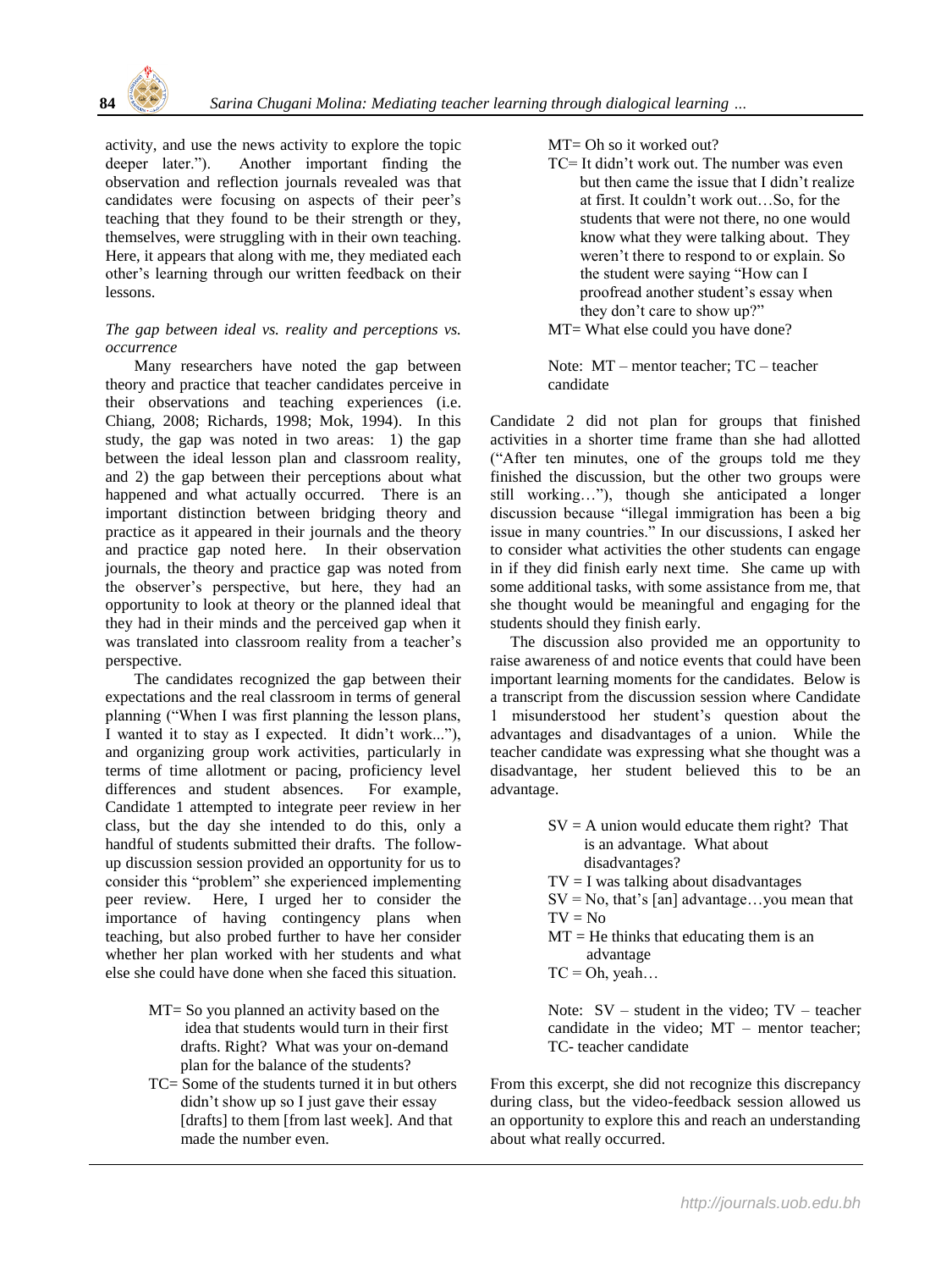*The interactive nature of the classroom context*

Classroom management was an issue for both candidates as noted areas in their own self-reflections, their peer's teaching, and the feedback sessions. For example, Candidate 1 wrote, "There were still behavior issues, such as students coming to the classroom late, phones ringing, and side conversations. The teacher (Candidate 2) still didn't address them much." Candidate 2 acknowledged her own issues with student behaviors and her lack of authority in the following, "I found out that one student dominated her group and was seldom considerate of her group members…This student, honestly, I really couldn't do anything with her. When I told her not to surf on the Internet or get on Facebook, she ignored me and kept chatting with her friends on Facebook." We discussed ways in which she could We discussed ways in which she could address behavior issues such as these in the classroom by considering ways in which she could engage that student more deeply in classroom tasks rather than using more short-term, punitive approaches, such as banning the computer.

Teacher feedback to students was a second area of important focus for these candidates where they described strengths ("The teacher gave positive feedback to the students, which lowered the affective filter.") and weaknesses ("Moreover, when the students were presenting, she didn't give instant and in-depth feedback either…").

The following illustrates the candidate-student interaction with regards to student questions.

- MT= [commenting on video where a student just asked a question and the teacher ignored him] You just completely ignored him.
- $TC = I$  was focusing I think.
- MT= Did anyone respond to that question?
- TC = Uh, I don't remember.
- MT= Let's watch.
- $TC = I$  think they just nodded.
- TC= It's like when the students stated their opinions and I was like "Oh, okay. I feel like I had no response. Based on their answers I couldn't ask them to go deeper. I feel if you asked interesting questions, they would all get engaged…"

Often, novice teachers are very focused on their lesson plan and getting through the lesson, that they miss opportunities to truly listen and engage with the students.

The third area was related to classroom presence including body language such as making "eye contact"

and "really paying attention to what the students are presenting." Candidate 1 discussed some issues she experienced understanding the students and her coping strategy of "moving on" rather than attempting to negotiate meaning with her students.

- TC= Because students are from all over the world. Ahhh… sometimes I feel like I don't understand their accent.
- MT= Yes. I think one good strategy would be to ask them "You know, I'm having a difficult time understanding. Can you explain that again?" And then repeat what you think they said.
- TC= I'm curious…did that also happen to you before?
- MT= Oh yeah! It's better than letting it go...to say instead, "I'm really trying to understand you."

Here, I provide Candidate 1 with a strategy she can use to engage with students in the moment even though she might find this difficult and potentially taking her offtrack from her lesson, which was what she feared.

Monitoring group work was a fourth area of focus. Candidate 1 wrote, "[Candidate 2] could have walked around the classroom while they were working to check their work and provide support rather than just sitting in front of the classroom." In discussing this with Candidate 2, she acknowledged that sitting behind the desk gave her some comfort and we recognized the intense nature of the practice of teaching, but that is it important to monitor student learning throughout the tasks assigned.

#### *The sociocultural dimensions of teaching*

The candidates were able to demonstrate learning in two areas within the sociocultural dimensions of teaching, mainly power and contextual understanding.

Both candidates noticed the power differentials in the classroom. Candidate 1 wrote, "The class didn't start on time and the teacher (Candidate 2) asked the students if they wanted to begin class. The teacher should use her authority as a teacher when she has to." However, in our discussion, we tackled this issue from the perspective of Roger's humanistic pedagogy and Freire's critical pedagogy and how a teacher, can collaboratively decide<br>on how the class is structured. Candidate 2 on how the class is structured. acknowledged another dimension of power as it relates to age. She said, "I think as a teacher, if your age is really close to [those of] your students, I'm wondering how you make your students respect you." Here, we discussed notions of creating and sustaining mutual trust with the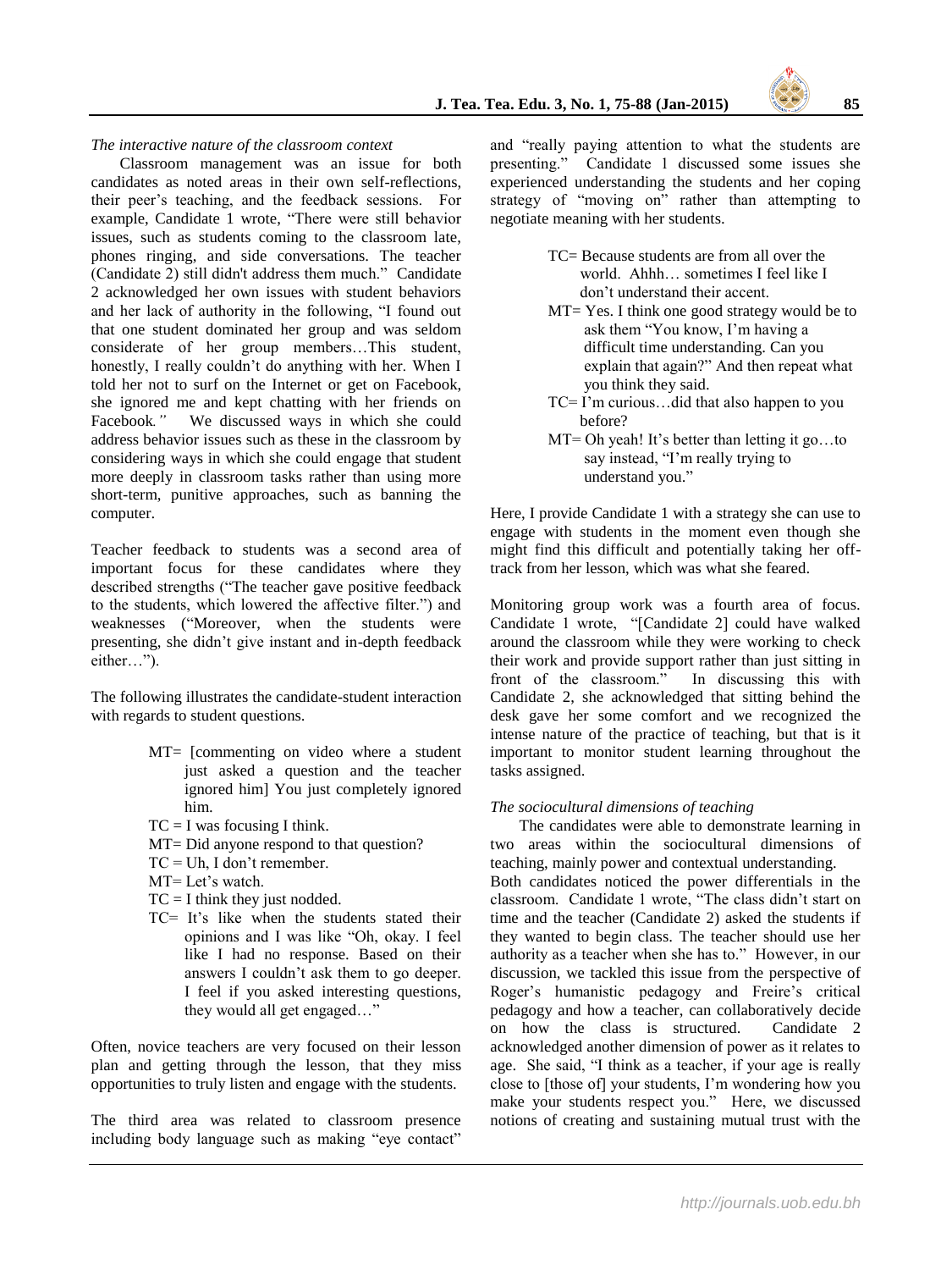students and to have them realize that the teacher's role is to help them achieve their goals.

 With regards to power dimensions within students, she noted, "One of the students dominated the other's thoughts and directed her to accept the result that he had decided." She also indicated how more proficient students in the group would finish their readings quickly and resume chatting rather than scaffold the learning for others in their groups. Again, we went back to our previous discussion about providing additional engaging tasks for the students or roles that each student needs to play in order to collaboratively complete their tasks.

 The following segment is from the follow-up discussion with Candidate 1 where I asked her to elaborate more on what she meant by teacher's authority and she recognized another layer of power in her teaching context, which was the presence of me, as the mentor teacher.

- $TC = another thing is the teacher's language.$  The words…the strategy used is also very important.
- MT= can you talk more about that?
- TC= like how you persuade them to do what you want them to do. I think if you were there, they would do what you want them to do [as opposed to what the candidate wanted them to do].
- MT= I think in my situation, you know, I'm their teacher.
- TC= And also you have the power…

Through the process of teaching, Candidate 1 also noticed the particularities (Kumaravadivelu, 2012) of working with adults specifically. She said, "I think the key word is *adult*…They already have their own values, their own cultures, their own backgrounds. You have to take that into consideration…you have to know how to get across to them."

Though the concern about the backgrounds of students are also the same concerns that need to be addressed at any level, the adult population definitely has additional dimensions in terms of life, family and work experiences they bring into the classroom. Another area that has been addressed earlier, but has relevance to sociocultural context is the consideration of student perspectives and needs within their classroom. Candidate 2 said, "You have to think about the whole class, think about each student, what they can get from your lesson or what can they get from you…they have to understand the purpose." This understanding appeared to manifest after receiving constant feedback from me on their journals and teaching, where I asked the question, "What is the purpose?" and "How does the particular activity meet their needs?"

It is clear that though both candidates did not encompass the full spectrum of the sociocultural dimensions involved in teaching, they were able to gain some insight into some areas on their own and with some support from me in helping them to "see" the presence of power in the classroom.

#### *Follow up discussion post micro-teaching events*

In the follow-up discussions sessions following the micro-teaching events, the candidates were able to share with me their vulnerabilities and feelings about their own developing teacher identity.

Developing a sense of identity as a teacher is the undercurrent of teacher education. The microteaching events brought this to the forefront where the vulnerabilities of this developing identity were exposed. This vulnerability was expressed through emotive comments such as "showed anxiety" and "could have prepared [for this] psychologically and demonstrated calm and control." Golombek & Doran (2014) recognize the value of acknowledging emotions of teacher candidates as an opportunity for growth. Candidate 2 expressed her discomfort in the transition between being a student and a teacher where she expressed, "I feel I am not very comfortable as a teacher because we've always been a student." She also stated during our follow-up discussion session that she found the teaching at the advanced level as "threatening." She felt that she "lack[ed] professional writing and reading skills to instruct at an advanced level." However, she remarks, "[Teaching] prepared me not to be afraid in the classroom." I worked with her during the follow-up discussions to consider the strengths she might bring to her own teaching practice and that sharing vulnerabilities may actually have empowering prospects and may support the development of trust between herself and her students.

The microteaching events gave the candidates an opportunity to test out their teaching persona and theoretical understanding with their students in a real classroom context, and provided a window of opportunity to notice the gap between the conceptual and the particularities of the classroom. It also provided candidates an opportunity to consider notions of power and context in teaching and see teaching from both subjective and objective spaces. Candidate 1 concluded, "when we really teach, especially when I observe myself and reflect on myself….it's different. I see other things. I am subjective and objective."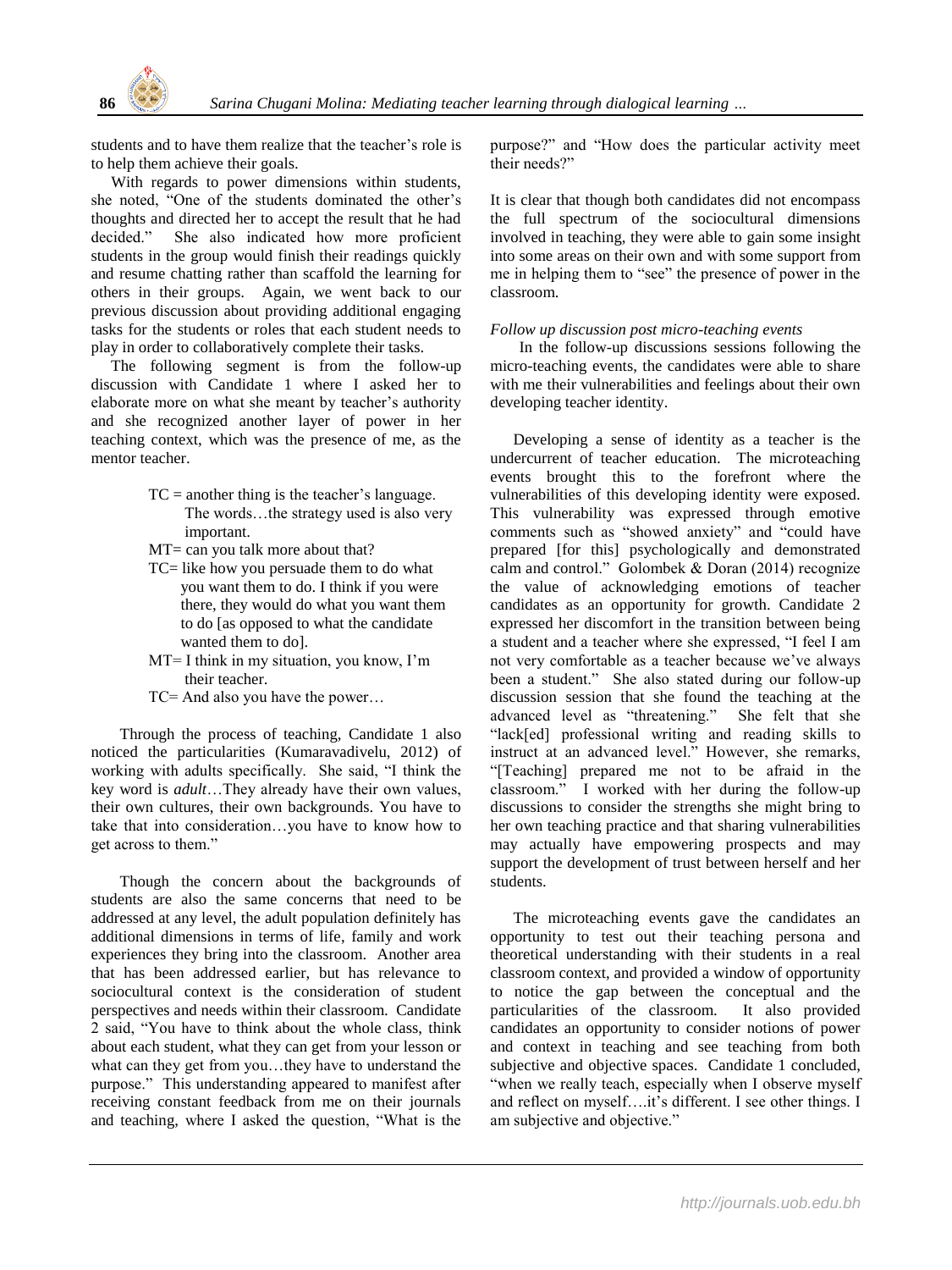In the micro-teaching segment of the semester, both the feedback sessions and the follow-up discussions provided the potential for mediation.

#### **6. CONCLUSION**

*"Teach me, and I will forget, show me, and I may remember, involve me, and I will understand."*

Several theories are in operation in this simple, but powerful proverb that can be applied as a lens for understanding teacher preparation. An overarching area of inquiry triggered by this proverb is the question about how one learns and what learning entails as teacher candidates move through the trajectory from pre-service to in-service teaching. When applied to teacher preparation, understanding how our teachers learn can be useful for interpreting coursework goals and objectives, and in understanding how programs scaffold teacher learning from canonical knowledge to conceptual understanding in practice.

Through this formative experiment and the students' understanding of and learning from each of the three iterations, we can conclude that the candidates were able to "notice" and "see" qualitatively different dimensions of teaching practice and were able to share their insights, concerns, and questions with me, as their mentor teacher.

The follow-up discussion sessions, in particular, provided candidates with opportunities to articulate and clarify their learning and reveal areas that were, as Johnson & Golombek (2011) describe, "ripe for mediation." As their mentor teacher, it allowed me to probe further and negotiate meaning, which served as a form of mediation where the candidates, for example, had an opportunity to review a discrepancy between their own perceptions of an event that occurred in the classroom and what actually occurred. In a way, these sessions provided an opportunity to engage in dialogical conversations about teaching practice, but also provided candidates with some insight, practical tools and strategies that could support them in the future from the lens of an expert other (Wertsch, 1985).

In this study, it seems that though there was evidence of some levels of learning about teaching practice, a part of me, as their mentor teacher, wonders if this was a missed opportunity in helping them to learn to the fullest potential that these practicum tasks may have allowed. In other words, I became painfully aware that being a veteran teacher of ESOL does not necessarily translate into expertise to competently and deliberately negotiate these dialogical conversations to support teacher learning.

Though we have some insight into the technical aspects of fieldwork experiences and the learning that candidates derive from some of the mediation tools, more research needs to be conducted on how to understand teacher learning, and the kinds of supports and challenges that would help them to negotiate their path from theoretical and technical ways of thinking to an internal, conceptual understanding of teaching practice that can "enable teachers to instantiate locally appropriate and theoretically and pedagogically sound instructional practices for the students they teach" (Johnson & Golombek, 2011, p. 12).

#### **ACKNOWLEDGMENT**

I was greatly humbled by this work and owe a depth of gratitude to my practicum students, who opened up their thinking and vulnerabilities to help me "see" into their world as developing teachers and my own as their mentor teacher.

#### **REFERENCES**

Atwan, R. (2009). America now: Short readings from recent periodicals*.* Boston, MA: Bedford/St. Martin's.

Bakhtin, M. (1981). The dialogical imagination. Austin: University of Texas Press.

Crookes, G. (2007). A practicum in TESOL: Professional development through teaching practice. New York, NY: Cambridge University Press.

Engeström, Y. (2001). Expansive learning at work: Toward an activity theoretical reconceptualization. *Journal of Education and Work, 14*(1), 133-157.

Frank, C. (1999). *Through ethnographic eyes: A teacher's guide to classroom observation.* Portsmouth, NH: Heinemann.

Freeman, D. (1996). The ''unstudied problem'': Research on teacher learning. In D. Freeman, & J. Richards (Eds.), Teacher learning in language teaching (pp. 351–378). New York, NY: Cambridge University Press

Golombek, P.R. (2011). Dynamic assessment in teacher education: Using dialogic video protocols to intervene in teacher thinking and activity. In Johnson, K. E. &

Golombek, P. R. (Eds.) *Research on second language teacher education: A sociocultural perspective on professional development.* New York, NY: Routledge.

Golombek, P & Doran, M. (2014). Unifying cognition, emotion, and activity in language teacher professional development. *Teaching and Teacher Education, 39*, pp. 102- 111.

Gutierrez, A. G. (1996). Studying foreign language teachers' knowledge growth. In D. Freeman, & J. Richards (Eds.), Teacher learning in language teaching (pp. 50–78). New York: Cambridge University Press.